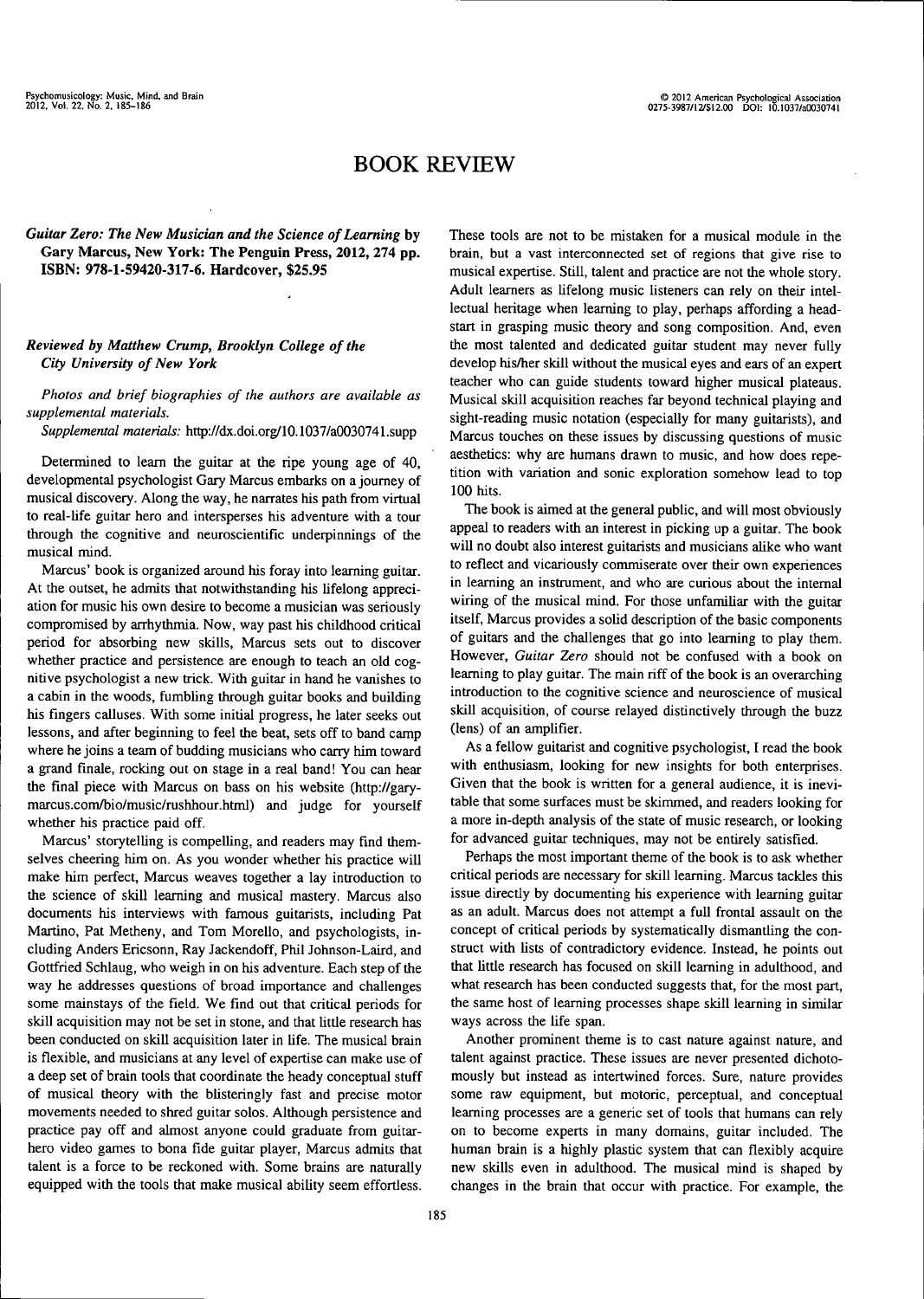motor cortex grows and devotes more tissue for areas that code precise finger movements, the connections between hemispheres in the corpus callosum are thickened, and changes occur in auditory cortex. Musicians' brains are tuned into musical minds.

Of course, the slate is not entirely blank from the beginning: the brain's toolbox comes with genetic biases and may prime some individuals toward musicianship. For example, absolute pitch abilities partly rely on genetic factors and on early exposure to musical training. However, as Marcus points out, many accomphshed musicians like Duke Ellington have managed just fine without absolute pitch. Indeed, even those like Gary Marcus who come equipped with congenital arrhythmia can make tremendous strides with practice. Not just a mere 10,000 hr of practice, but deliberate knowledge seeking practice that continuously ups the ante for what is to be leamed.

In the process of reviewing the science of leaming for a general public, it becomes increasingly clear that in leaming guitar, and in leaming to write a hit song, there is just as much art involved as there is science. The science of leaming has uncovered many important general principles and neuromechanisms of leaming, but does not yet prescribe optimal solutions for leaming many specific skills like guitar. It perhaps goes without saying that guitar players

would be much better off consulting a guitar teacher than a psychologist for tips. Compared with piano or voice there is relatively scant empirical work on leaming to play guitar. There ought to be a great deal of transfer in the leaming principles that apply across instruments, however there are likely instrumentspecific insights as well. Guitar players are a mixed breed. Marcus suggests that most guitarists do not know how to read music notation, they may have leamed to play on their own by ear, by book, or by now youtube. They play a wide range of musical styles, and have leamed to effortiessly contort their fingers over the fretboard, which Marcus likens to having to play six pianos at once. Marcus' discussions with professional guitarists and music teachers outline many different practice regimens and methods for leaming the guitar, and determining the relative merits of these methods empirically seems like a ripe area for interested experimentalists.

Guitar Zero wonderfully captures the joy of the struggle in leaming to play an instrument, and is certainly bound to inspire budding guitarists young and old alike. More than this, Marcus presents an easy to digest, bird's eye view of the science of skill leaming that ought to similarly inspire readers to dig deeper into science of music and the mind.